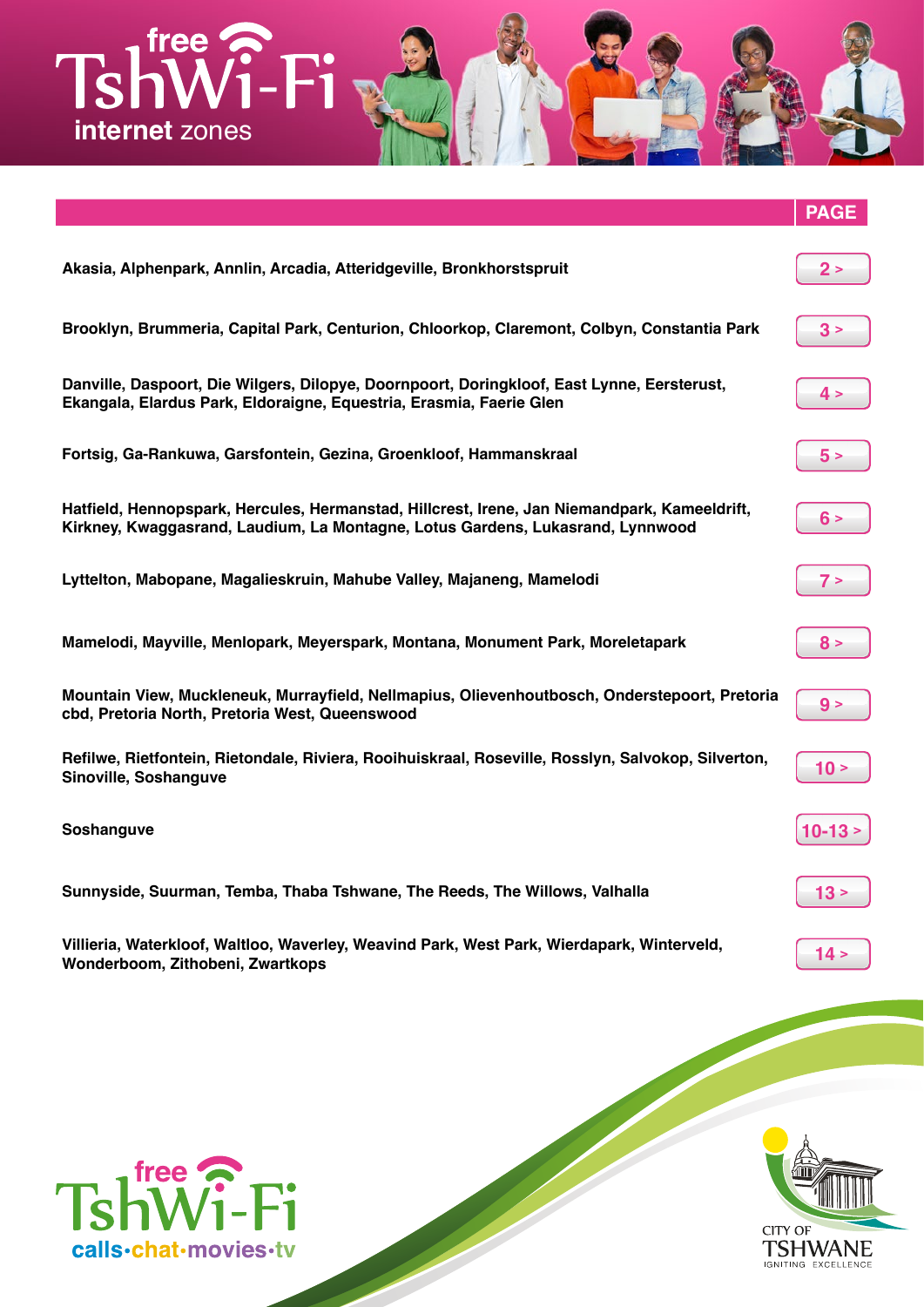<span id="page-1-0"></span>

| <b>AKASIA</b>                       |
|-------------------------------------|
| <b>Bokser Park</b>                  |
| Impala Park                         |
| Klip-Kruisfontein Recreation Resort |
| <b>Karenpark Clinic</b>             |
| Akasia Library                      |
| Akasia Customer Care Centre         |

Rosslyn Customer Care Centre Hoërskool Akasia

- Laerskool Akasia
- Laerskool Theresapark
- Laerskool Voortrekker-Eeufees

#### **ALPHEN PARK**

Pro Arte Alphen Park

#### **ANNLIN**

Parsley Park Annlin Tennis Club

#### **ARCADIA**

Union Buildings x5 Arcadia Primary School Pretoria High School for Girls Pretoria Technical High School

#### **ATTERIDGEVILLE**

| Sesegong Metro Police Training College    |
|-------------------------------------------|
| Saulsville Sports Arena                   |
| Atteridgeville Clinic                     |
| Saulsville Clinic                         |
| Atteridgeville Library                    |
| Saulsville Library                        |
| Atteridgeville Customer Care Centre       |
| Bathokwa Primary School                   |
| <b>Bokgoni Technical Secondary School</b> |
| <b>Bud Mbelle Primary School</b>          |
| David Hellen Peta Secondary School        |



Dr WF Nkomo Secondary School Edward Phatudi Secondary School Esikhisini Primary School Flavius Mareka Secondary School Hofmeyr Secondary School Holy Trinity High School Isaac More Primary School Kgabo Primary School Mabafeng Primary School Mahlahle Primary School Makgatho Primary School Makgwaraneng Primary School Marematlou Primary School Masizani Primary School Motsweding Primary School N'wa Mhinga Primary School Patogeng Primary School Pepps Motheong Primary Phelindaba Secondary School Phuthaditshaba Primary Saulridge Secondary School Seaparankwe Primary School St Annes Primary School Thoho-Ya-Ndou Primary School Walton Jameson Primary School Zodwa Special School

#### **BRONKHORSTSPRUIT**

| <b>Bronkhorstspruit Stadium</b>              |
|----------------------------------------------|
| Die Draai (1-5)                              |
| Grasdak Offices                              |
| Muniforum Building                           |
| <b>Bronkhorstspruit Customer Care Centre</b> |
| Kutumela-Molefi Farm School                  |
|                                              |



**TERTIARY RECREATION CLINICS LIBRARIES SERVICES SCHOOLS**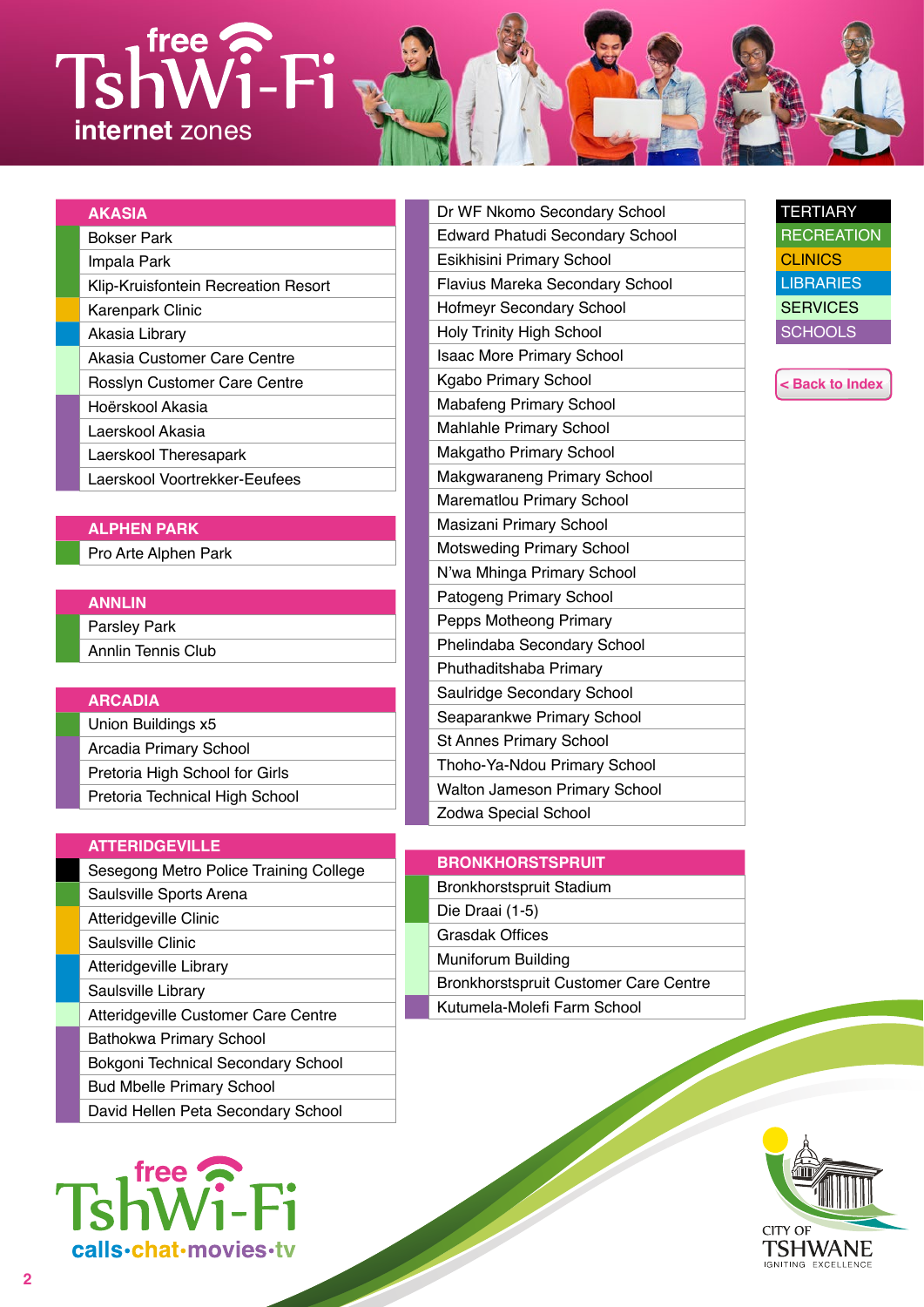<span id="page-2-0"></span>

| <b>BROOKLYN</b>                |
|--------------------------------|
| <b>Brooklyn Bowling Club</b>   |
| St John Vianney Seminary       |
| <b>Brooklyn Library</b>        |
| <b>Brooklyn Primary School</b> |
| Laerskool Anton van Wouw       |
| Laerskool Pretoria-Oos         |
| Pretoria Boys' High School     |
|                                |

#### **BRUMMERIA**

Rethabiseng Municipal Key Site St Paulus Primary School

#### **CAPITAL PARK**

Laerskool Generaal Jacques Pienaar Capital Park Primary School Hoërskool Langenhoven

#### **CENTURION**

C'est La Vie Play Park Alpha Centurion Runners Centurion Blues Centurion Bowling Club Centurion Gymnastics Club Centurion Jukskei Club Centurion Netball Club Centurion Racing Pigeon Club Centurion Racing Yacht Club Centurion Rugby Club Centurion Squash Club Centurion Wrestling Club Clubview Tennis Doringkloof Tennis Club Eldoraigne Matsport Centre Eldoraigne Tennis Club Lyttelton Tennis Club Pierre van Ryneveld Squash Courts Pierre van Ryneveld Tennis Courts



| Valhalla Dodgers                      |
|---------------------------------------|
| Valhalla Tennis Club                  |
| Olievenhoutbosch Clinic               |
| Pierre van Ryneveld Clinic            |
| Pierre van Ryneveld Library           |
| Olievenhoutbosch Customer Care Centre |
| Centurion Customer Care Centre        |
| Laerskool Fleur                       |
| Orefile Primary School                |
| Philena Middle School                 |
| Springvale Primary School             |



**[< Back to Index](#page-0-0)**

#### **CHLOORKOP** Phomolong Clinic

| <b>CLAREMONT</b>                   |  |
|------------------------------------|--|
| Afrikaanse Hoër Meisieskool        |  |
| Afrikaanse Hoër Seunskool          |  |
| Hoër Tegniese Skool Pretoria-Tuine |  |
| Hoërskool Tuine                    |  |
| Laerskool Generaal Nicolaas Smit   |  |
| Laerskool Tuine                    |  |
| Laerskool Tuinrand                 |  |

### **COLBYN**

Colbyn Golf

#### **CONSTANTIA PARK**

| Glenstantia Library        |
|----------------------------|
| Glenstantia Primary School |
| Laerskool Constantiapark   |

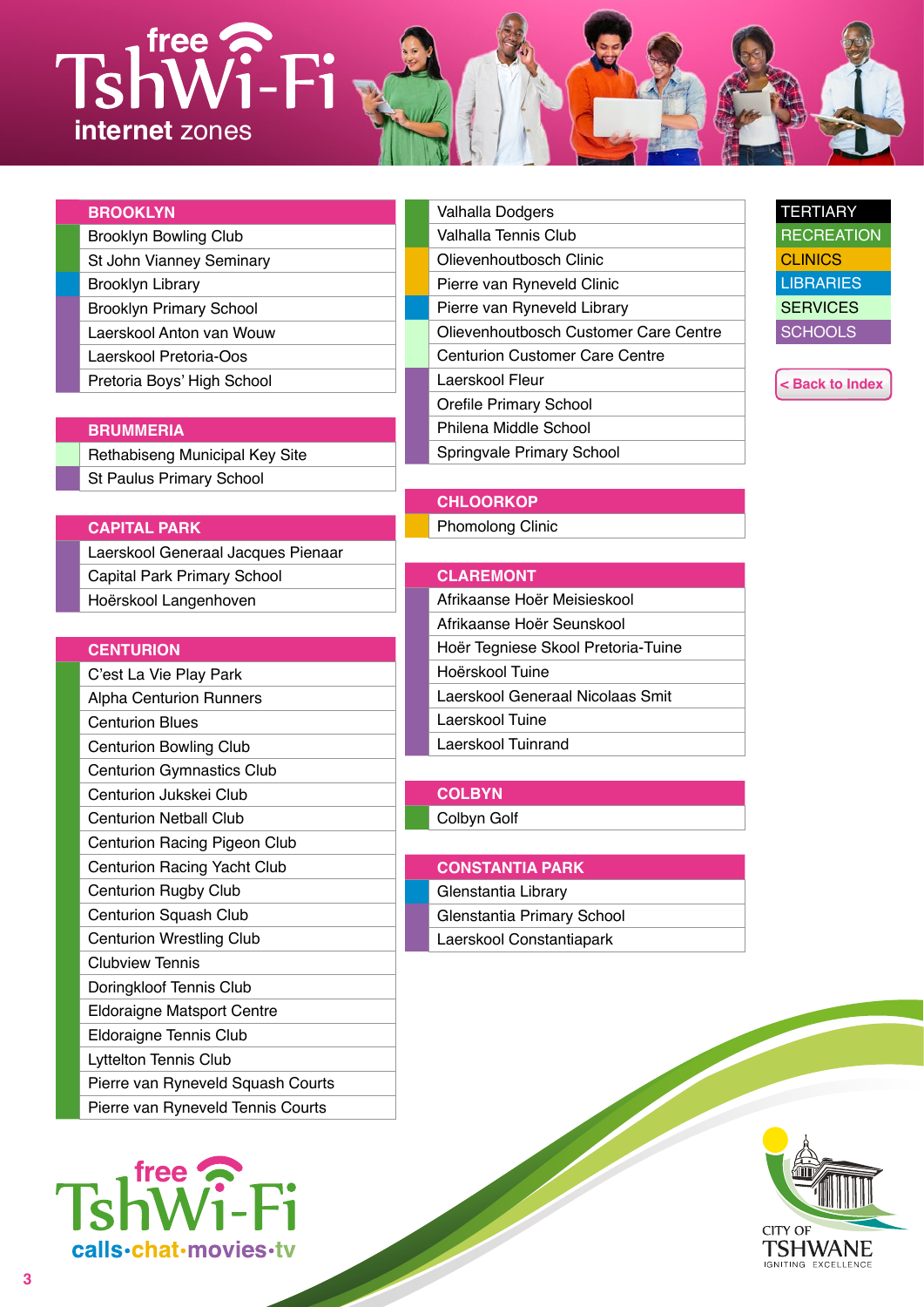<span id="page-3-0"></span>

| <b>DANVILLE</b>                  |
|----------------------------------|
| Gert van Schalkwyk Swimming Pool |
| Danville Clinic                  |
| Danville Library                 |
| Laerskool Danville               |
| Laerskool Generaal Beyers        |

| <b>DASPOORT</b>         |
|-------------------------|
| <b>Hercules Clinic</b>  |
| <b>Hercules Library</b> |

**DIE WILGERS**

Daspoort Secondary School

Silver Park Wilgers Tennis Club

**DILOPYE** Dilopye School Molefe-Mooke Primary School

**DOORNPOORT** Doornpoort Airport Satellite

**DORINGKLOOF** Laerskool Doringkloof

| <b>EAST LYNNE</b> |                                |
|-------------------|--------------------------------|
|                   | Derdepoort Recreational Resort |

East Lynne Clinic East Lynne Library Hoërskool FH Odendaal

| <b>EERSTERUST</b>                   |
|-------------------------------------|
| <b>Eersterust Library</b>           |
| Eersterust Customer Care Centre     |
| Eersterust Sekondêr                 |
| <b>Fred Magardie Primary School</b> |
| Nantes Primêr                       |
| Norridge Park Primary               |



| <b>PS Fourie Primary</b> |  |
|--------------------------|--|
| Prosperitus Sekondêr     |  |
|                          |  |

| <b>EKANGALA</b>                   |
|-----------------------------------|
| Ekangala Park                     |
| New Thematic Park                 |
| Ekangala Community Hall           |
| Ekangala Makhakane Community Hall |
| Dark City Clinic                  |
| <b>Strauss Secondary School</b>   |

| <b>ELARDUS PARK</b>      |
|--------------------------|
| Elardus Park Tennis Club |
| Laerskool Elarduspark    |
|                          |

| <b>ELDORAIGNE</b>         |  |
|---------------------------|--|
| <b>Eldoraigne Clinic</b>  |  |
| <b>Eldoraigne Library</b> |  |
| Hoërskool Eldoraigne      |  |
| Sutherland High School    |  |

**EQUESTRIA** Star College

| <b>ERASMIA</b>         |
|------------------------|
| Cullinan Library       |
| Erasmia Library        |
| Erasmia Primary School |
|                        |

**FAERIE GLEN** The American International School



**TERTIARY RECREATION** 

**CLINICS LIBRARIES SERVICES SCHOOLS**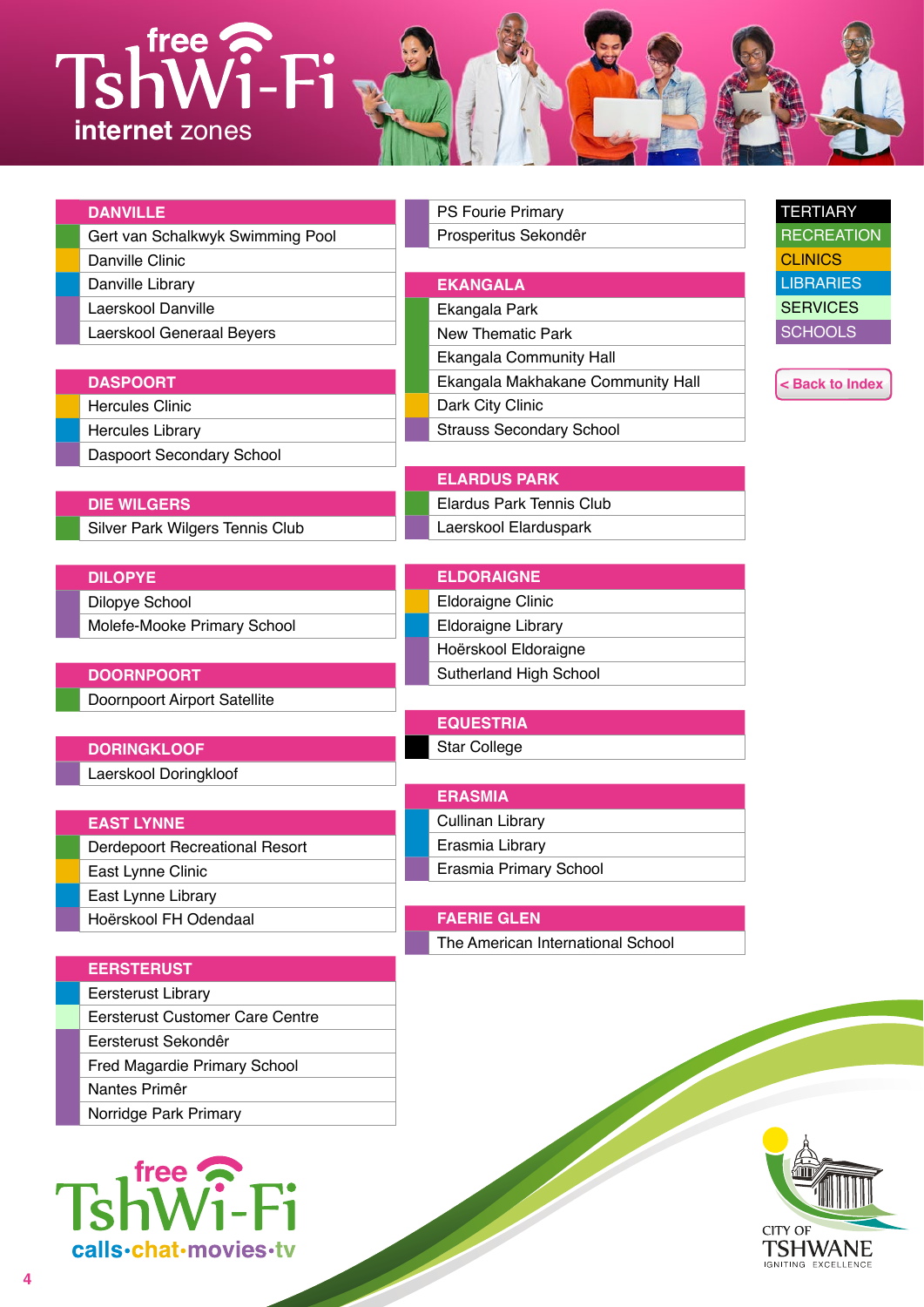<span id="page-4-0"></span>

| <b>FORTSIG</b>                      | <b>HAMMANSKRAAL</b>            |
|-------------------------------------|--------------------------------|
| <b>Fortsig Customer Care Centre</b> | Prestige College               |
|                                     | Pedison Clinic                 |
| <b>GA-RANKUWA</b>                   | <b>Ramotse Clinic</b>          |
| <b>TUT Ga-Rankuwa</b>               | Hammanskraal Library           |
| <b>Endemic Park</b>                 | Hammanskraal Customer C        |
| Ga-Rankuwa Park                     | <b>Bokamoso Secondary Scho</b> |
| <b>Puleng Park</b>                  | Boitshepo Secondary Scho       |
| Ga-Rankuwa Sports Stadium           | Hammanskraal West Prima        |
| Falala Gymnasium                    | Hans Kekana High               |
| Ga-Rankuwa Community Hall           | Hosea Kekana High Schoo        |
| Ga-Rankuwa Library                  | Kekana Primary School          |
| Ga-Rankuwa Customer Care Centre     | Kudube Primary School          |
| Sjambok Primary                     | Lebelo Primary School          |
| <b>Bethesda Special School</b>      | Lefofa Primary School          |
| Boikanyo Primary School             | Lethamaga Secondary Sch        |
| <b>Bolokanang School</b>            | Makgake Primary School         |
| <b>Ikangeng Primary School</b>      | Makgetse High School           |
| Mapenane School                     | Marokolong Primary Schoo       |
| Ekasi Labs                          | <b>Mmatso Primary School</b>   |
|                                     | Modilati Secondary School      |
|                                     |                                |

#### **GARSFONTEIN**

| Garsfontein Tennis Park |
|-------------------------|
| <b>Pretorius Park</b>   |
| Zita Park               |
| Hoërskool Garsfontein   |
| Laerskool Garsfontein   |
|                         |

#### **GEZINA**

Korfbal Park Laerskool Eben Swemmer Robert Hicks Primary School

#### **GROENKLOOF**

Jan Cilliers Park (Protea Park) Fountains Groenkloof Tennis Club TRT Bus Depot



| <b>HAMMANSKRAAL</b>               |
|-----------------------------------|
| Prestige College                  |
| <b>Pedison Clinic</b>             |
| <b>Ramotse Clinic</b>             |
| Hammanskraal Library              |
| Hammanskraal Customer Care Centre |
| <b>Bokamoso Secondary School</b>  |
| <b>Boitshepo Secondary School</b> |
| Hammanskraal West Primary         |
| Hans Kekana High                  |
| Hosea Kekana High School          |
| Kekana Primary School             |
| Kudube Primary School             |
| Lebelo Primary School             |
| Lefofa Primary School             |
| Lethamaga Secondary School        |
| Makgake Primary School            |
| Makgetse High School              |
| Marokolong Primary School         |
| <b>Mmatso Primary School</b>      |
| Modilati Secondary School         |
| Mokonyama Primary School          |
| Motjibosane Primary School        |
| Namo Primary School               |
| New Eersterus Secondary School    |
| PHL Moraka Secondary School       |
| Ratshepo High School              |
| Sekampaneng Primary School        |
| <b>Selang Primary School</b>      |
| Seroto Matshehla Primary School   |
| Sikhululekile School              |
| St Camillus Primary School        |





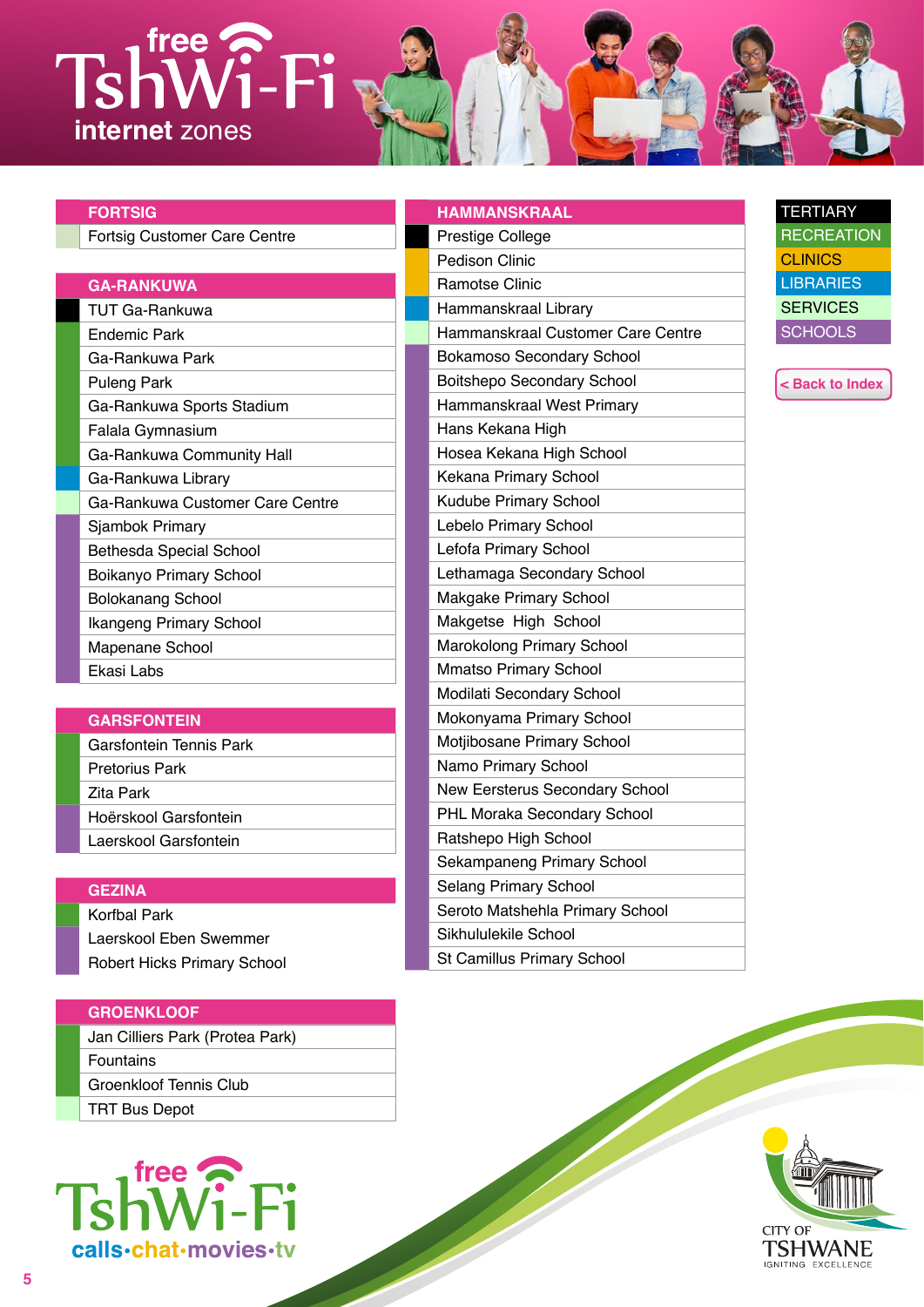<span id="page-5-0"></span>

| <b>HATFIELD</b>                      |
|--------------------------------------|
| University of Pretoria (Hatfield)(2) |
| Tshwane Interactive Digital Centre   |
| <b>Tuks Drop-off</b>                 |
| <b>Hatfield Drop-off</b>             |
| Springbok Park                       |
|                                      |

#### **HENNOPSPARK**

Hoërskool Zwartkop Laerskool Hennopspark

#### **HERCULES**

Hoërskool Hercules Suiderberg Skool

**HERMANSTAD** Laerskool Hermanstad

**HILLCREST** St Mary's Diocesan School

**IRENE** Irene Library

#### **JAN NIEMANDPARK**

Laerskool Derdepoort Rayton Customer Care Centre Rayton Municipal Key Site

### **KAMEELDRIFT**

Laerskool Kameeldrift

**KIRKNEY** Kirkney Church

#### **KWAGGASRAND**

Hans Moolman Park Laerskool Kwaggasrand



| <b>LAUDIUM</b>                       |
|--------------------------------------|
| Laudium Football Association         |
| Laudium Clinic                       |
| Laudium Library                      |
| Laudium Customer Care Centre         |
| <b>Hillside Primary School</b>       |
| Himalaya Secondary School            |
| Laerskool Lindopark                  |
| Laudium Heights Primary School       |
| <b>Andrew Anthony Primary School</b> |

Laudium Primary School Laudium Secondary School Jacaranda Primary School

**LA MONTAGNE** La Montagne Primary School

**LOTUS GARDENS** Lotus Gardens Clinic Brindhaven Primary Fusion Secondary School Lotus Gardens Primary

**LUKASRAND** Crawford College

| <b>LYNNWOOD</b>               |
|-------------------------------|
| <b>Varsity College</b>        |
| Hillside Sirkel Park          |
| Lynnwood Tennis Club          |
| Laerskool Lynnwood            |
| Lynnwood Ridge Primary School |





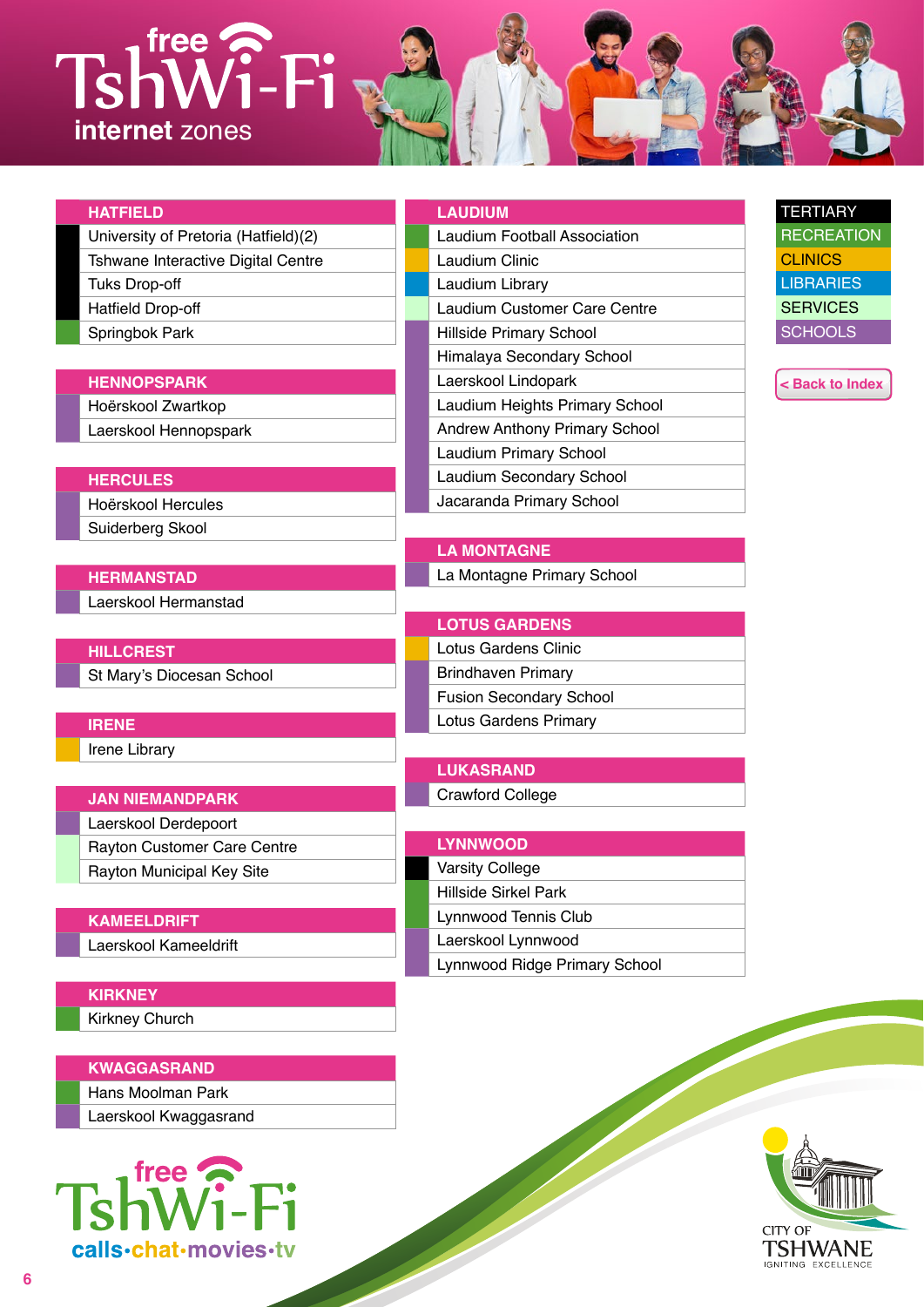<span id="page-6-0"></span>

| <b>LYTTELTON</b>                |
|---------------------------------|
| <b>Lyttelton Clinic</b>         |
| Lyttelton Library               |
| Hoërskool Centurion             |
| Laerskool Louis Leipoldt        |
| Lyttelton Manor High School     |
| <b>Lyttelton Primary School</b> |

#### **MABOPANE**

| Mabopane Library                      |
|---------------------------------------|
| Mabopane Block A Customer Care Centre |
| Mabopane Block X Customer Care Centre |
| Letlotlo Middle School                |
| <b>Bafeti Special School</b>          |
| Matsediso School                      |
| <b>Medicos Primary School</b>         |
| Merafeng Primary School               |
| <b>Reatlegile Primary School</b>      |
| <b>Retlilepele Primary School</b>     |
| Setumo-Khiba Middle School            |
| Tsibogo Middle School                 |
| <b>Tsewe Primary School</b>           |
| Mabopane Block U Metro Police         |
|                                       |

#### **MAGALIESKRUIN**

Laerskool Magalieskruin

### **MAHUBE VALLEY**

Bona Lesedi Middle School

### **MAJANENG**

Mabu-A-Tlou Primary

### **MAMELODI**

Mamelodi Tukkies Metro Police Training College Moretele Park Mamelodi Softball Club



| Mamelodi West Cricket Club                    |
|-----------------------------------------------|
| <b>Mamelodi Community Centre</b>              |
| Holani Clinic                                 |
| Mamelodi West Clinic                          |
| <b>Phahameng Clinic</b>                       |
| Stanza Bopape II Clinic                       |
| Gatang Library                                |
| Mahlasedi Masana Library                      |
| Stanza Bopape Library                         |
| Mamelodi Car Wash                             |
| Mamelodi Customer Care Centre                 |
| Stanza Bopape Customer Care Centre            |
| Matimba Drop-in Centre                        |
| Metro Police Regional Office                  |
| Denneboom Taxi Rank                           |
| Impendulo Primary School                      |
| Mahlasedi-Masana Primary School               |
| Rephfogile Secondary School                   |
| Sediba Sa Thuto Primary School                |
| <b>Agnes Chidi Primary School</b>             |
| <b>Bajabulile Primary School</b>              |
| <b>Balebogeng Primary School</b>              |
| Bohlabatsatsi Primary School                  |
| <b>Boikgantsho Primary School</b>             |
| <b>Bophelong Community Independent School</b> |
| <b>Bula-Dikgoro Primary School</b>            |
| Dr Im Monare Primary School                   |
| <b>Emasangwene Primary School</b>             |
| <b>Emthunzini Primary School</b>              |
| <b>Ezazi Primary School</b>                   |
| FF Ribiero Primary School                     |
| <b>Gatang Secondary School</b>                |
| J Kekana Secondary School                     |



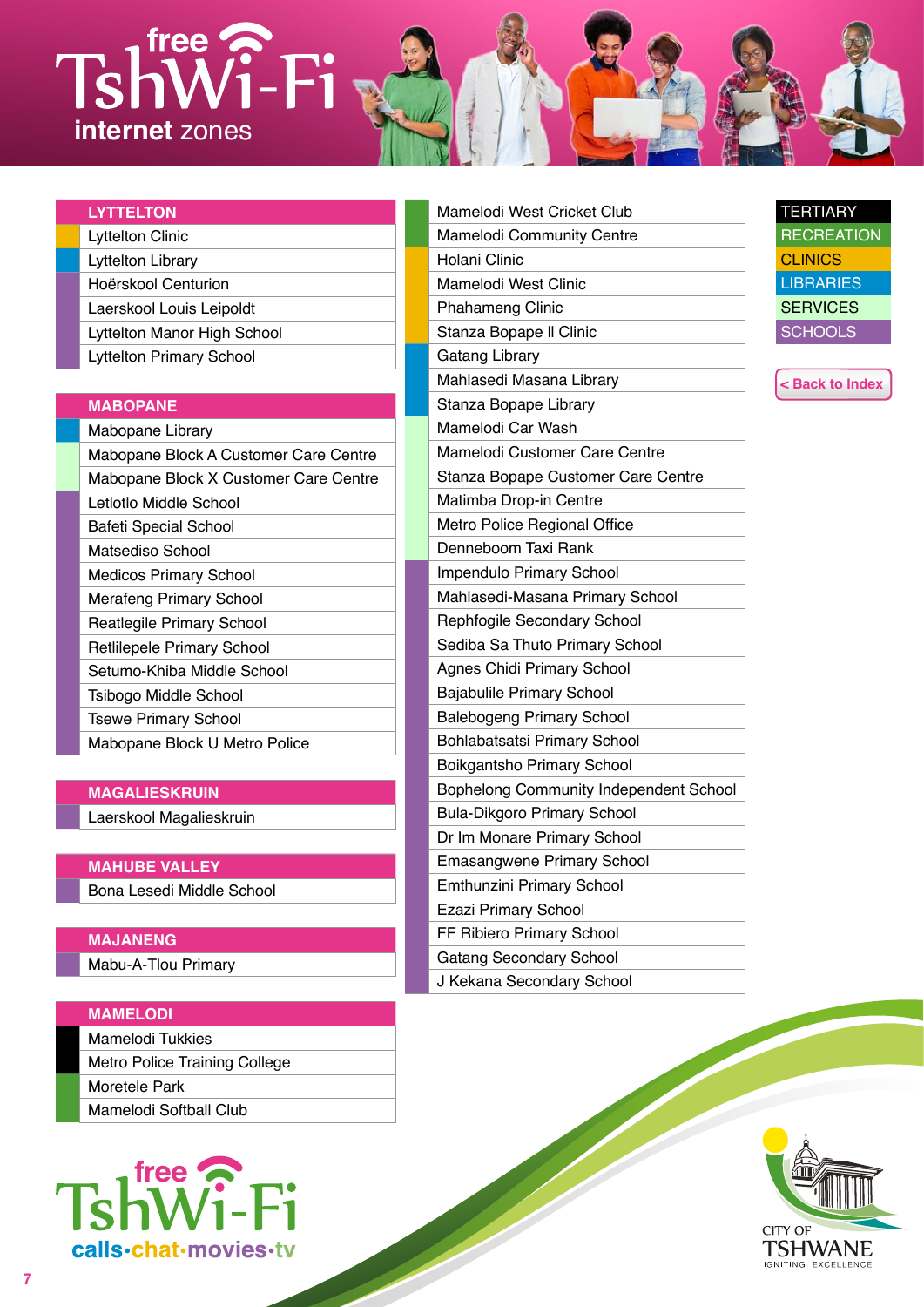#### <span id="page-7-0"></span>**MAMELODI**

Jafta Mahlangu Secondary School Jan Kotlolo Primary School Khuthalani Primary School Legora Primary School Lehlabile Secondary School Lompec Independent Primary and Secondary School Mamelodi Secondary School Meetse-A-Bophelo School Modiri Technical School Mogale Primary School Mononong Primary School Morakoma Primary School Moretele Primary School Motheo Primary School Mveledzo Primary School N'wa-Vangani Primary School Ndima Primary School Nellmapius Primary School Nellmapius Secondary School Ora et Labora Primary School Pfunzo Ndi Tshedza Primary School Phateng Secondary School Pheladi-Nakene Primary School Pula-Difate Primary School Ramahlale Primary School Refentse Primary School Rethakgetse Primary School Ribane-Laka Secondary School Shirinda Primary School Sikhanyisele Primary School Sindawonye Primary School Solomon Mahlango Freedom School Stanza Bopape Secondary School Tlakukani Primary School Tsako Thabo Secondary School Tshegofatsong School



Tshimollo Primary School Umthombo Primary School Uoane Primary School Vlakfontein Secondary School Vukauzenzele Primary School Zakhele Primary School

### **MAYVILLE** Mayvillle Shopping Centre Les Marais Swimming Pool Mayville Library Alma School Laerskool Mayville Prospectus Novus School

**MENLOPARK** Hoërskool Menlopark Laerskool Menlopark

**MEYERSPARK** Laerskool Meyerspark

**MONTANA** Hoërskool Montana

#### **MONUMENT PARK**

Monument Park Tennis Club Laerskool Monumentpark

#### **MORELETAPARK**

Moreleta Nature Reserve Moreleta Square



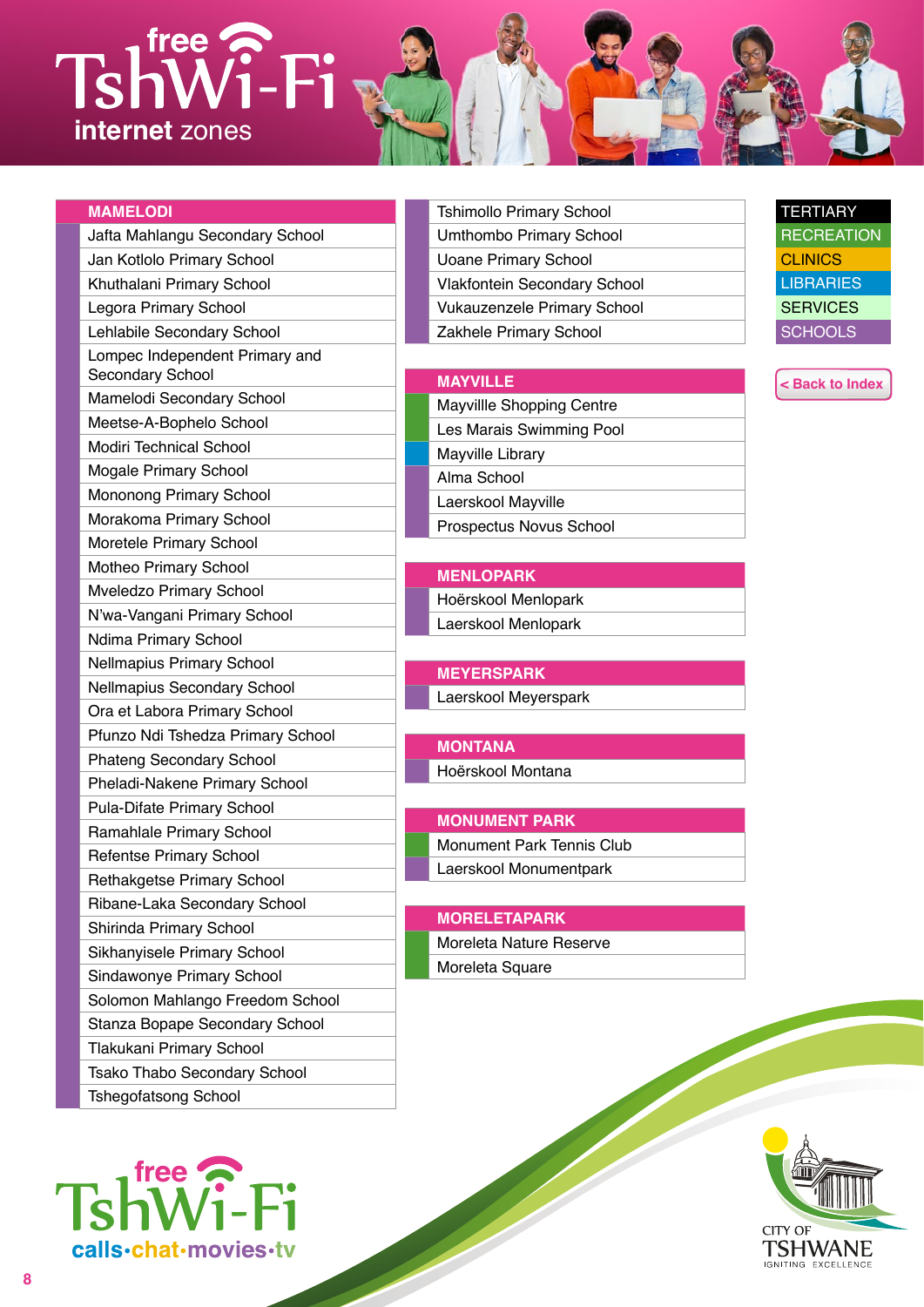<span id="page-8-0"></span>

| <b>MOUNTAIN VIEW</b>  |
|-----------------------|
| Mountain View Library |
| Laerskool Bergsig     |
| Laerskool Saamspan    |

#### **MUCKLENEUK**

Magnolia Dell Fort Klapperkop

**MURRAYFIELD**

Murrayfield Tennis Club Laerskool Skuilkrans

#### **NELLMAPIUS**

Nellmapius Swimming Pool Nellmapius Clinic Abram Makolane Library Nellmapius Customer Care Centre

#### **OLIEVENHOUTBOSCH**

Olievenhoutbosch Secondary School Steve Tswete Secondary School Walter Sisulu Primary School

#### **ONDERSTEPOORT**

Kodumela Primary School Onderstepoort Primary School

#### **PRETORIA CBD**

Tshwane North College Church Square Ruth Mompati Station Nana Sita Station Central Station FF Ribeiro Clinic Folang Clinic





**[< Back to Index](#page-0-0)**

**PRETORIA NORTH**

| Tutela Campus                |
|------------------------------|
| Monument Park                |
| Klinerton Memorial Wall      |
| Pretoria North Swimming Pool |
| Pretoria North Library       |
| Hoërskool Gerrit Maritz      |
| Hoërskool Pretoria-Noord     |
| Laerskool Danie Malan        |
| Laerskool Rachel de Beer     |

| <b>PRETORIA WEST</b>         |
|------------------------------|
| <b>TUT Residence</b>         |
| TLMA Accommodation           |
| TLMA Admin                   |
| <b>TLMA Samsung Room</b>     |
| <b>TLMA Welding Workshop</b> |
| Transoranje School           |

| <b>QUEENSWOOD</b>      |
|------------------------|
| Clapham High School    |
| Laerskool Nellie Swart |
| Laerskool Queenswood   |



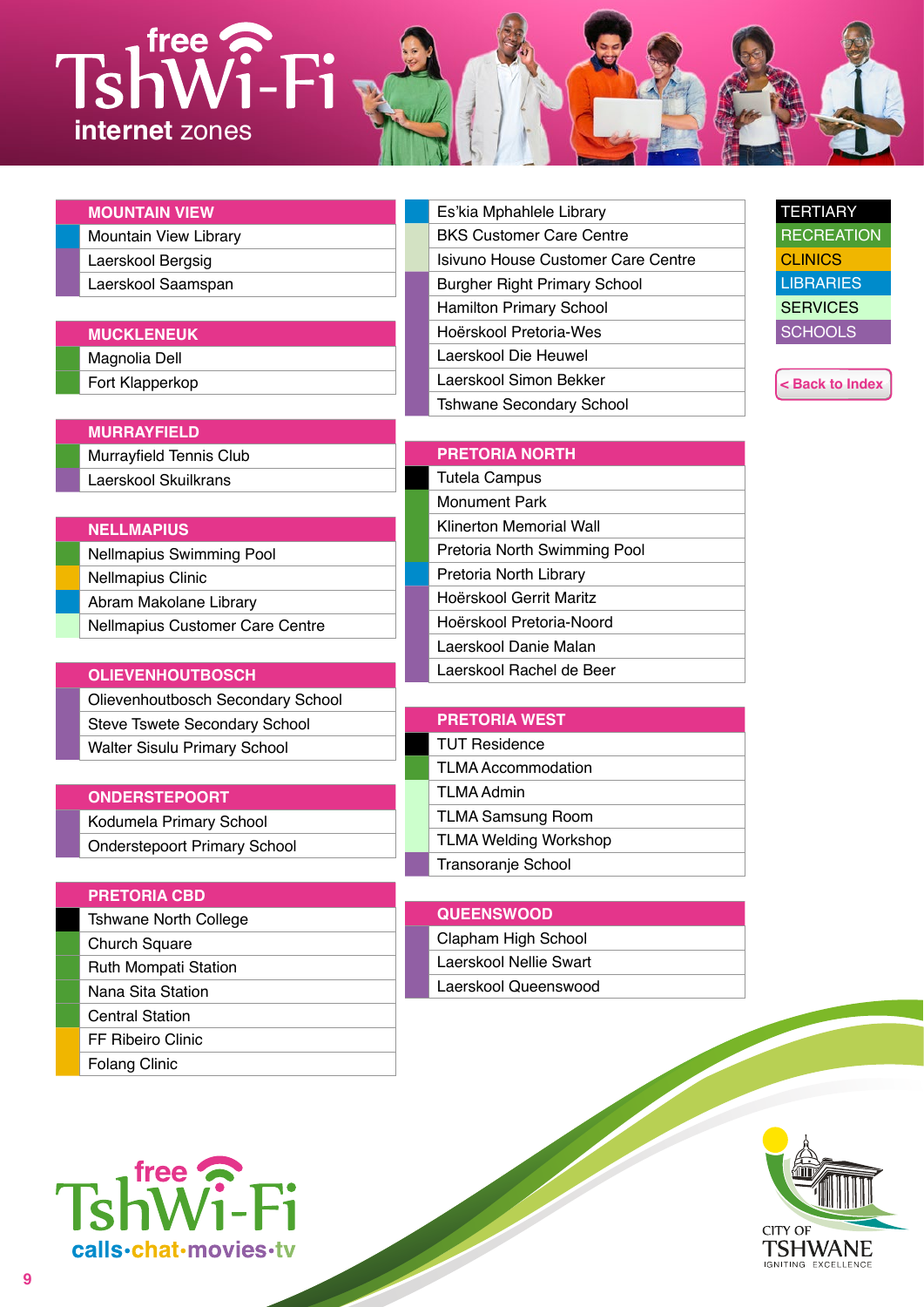<span id="page-9-0"></span>

| <b>REFILWE</b>                    |
|-----------------------------------|
| Tribe One (1-20)                  |
| <b>Refilwe Library</b>            |
| Chipa Thabane School              |
| <b>Chokoe Primary School</b>      |
| <b>Sedibeng Primary School</b>    |
| <b>Refilwe Primary School</b>     |
| <b>Refilwe Municipal Key Site</b> |
| <b>Refilwe Community Centre</b>   |
| <b>Tshepong Community Centre</b>  |

#### **RIETFONTEIN**

| Moot Library                     |
|----------------------------------|
| Hoër Tegniese Skool John Vorster |
| Laerskool Rietfontein-Noord      |
| Magalies Primary/Secondary       |

#### **RIETONDALE**

Rietondale Primary School

#### **RIVIERA**

Laerskool Riviera

#### **ROOIHUISKRAAL**

| Eagles Karate Club      |
|-------------------------|
| Mets Baseball Club      |
| Rooihuiskraal Clinic    |
| Laerskool Rooihuiskraal |

#### **ROSEVILLE**

Roseville Park Hillview High School

### **ROSSLYN**

Rosslyn Clinic Rosslyn Primary School

### **SALVOKOP** Freedom Park Laerskool Jopie Fourie

| <b>SILVERTON</b>           |
|----------------------------|
| <b>Cornerstone College</b> |
| Silverton Clinic           |
| Hoërskool Silverton        |
| Laerskool Silverton        |

| <b>SINOVILLE</b>               |
|--------------------------------|
| Sinoville Tennis Club          |
| Sinoville Customer Care Centre |
| Laerskool Stephanus Roos       |
| Overkruin School               |

| <b>SOSHANGUVE</b>                       |
|-----------------------------------------|
| <b>TUT Campus Soshanguve</b>            |
| Kopanong Arena                          |
| <b>Giant Sport Stadium</b>              |
| Soshanguve Bakery                       |
| Soshanguve Block X Clinic               |
| Soshanguve Clinic                       |
| Bodibeng Library                        |
| Halala Library                          |
| KT Motubatse Library                    |
| Soshanguve Block X Library              |
| Winterveld Library                      |
| Soshanguve Block F Customer Care Centre |
| <b>Bodibeng Customer Care Centre</b>    |
| Mafumbuka Primary School                |
| A Rethabeng Primary School              |
| Abel Motshoane High School              |



**TERTIARY RECREATION** 

**CLINICS LIBRARIES SERVICES SCHOOLS** 

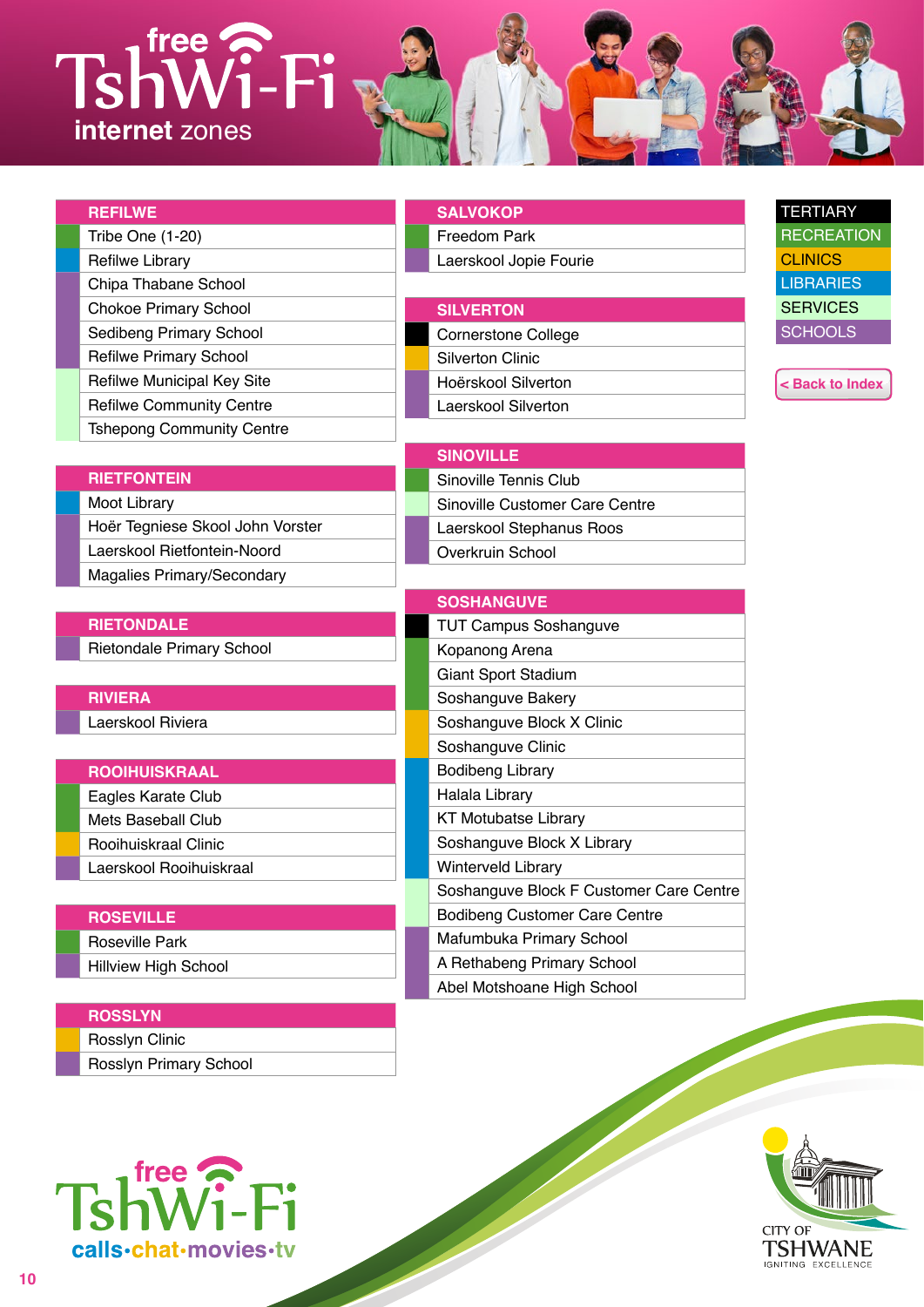| <b>SOSHANGUVE</b> |  |  |
|-------------------|--|--|
|                   |  |  |
|                   |  |  |

| Amogelang Secondary School                  |
|---------------------------------------------|
| Ayanda Primary School                       |
| Babinaphuti Secondary School                |
| Bachana Mokwena Primary School              |
| <b>Baleseng Primary School</b>              |
| <b>Baxoxele Primary School</b>              |
| <b>Bodubelo Primary School</b>              |
| Boepathutse Junior Secondary School         |
| <b>Bokamoso Primary School</b>              |
| <b>Botsalo Primary School</b>               |
| <b>Botse-Botse Secondary School</b>         |
| <b>Central Secondary School</b>             |
| DA Mokoma Secondary School                  |
| DC Marivate Junior Secondary School         |
| Dikago Dintle Primary School                |
| Dikgakologo Primary School                  |
| Dimakatso Primary School                    |
| Dithabaneng Primary School                  |
| Ditshaba Primary School                     |
| Dr AT Moreosele Secondary School            |
| <b>Echibine Secondary School</b>            |
| Edwin Moalusi Primary School                |
| Elizabeth Matsemela Secondary School        |
| Ema Primary School                          |
| Entokozweni Primary School                  |
| Felidelfia School                           |
| Fr Smangaliso Mkhatshwa Secondary<br>School |
| <b>Funekile Secondary School</b>            |
| Galeboe Secondary School                    |
| <b>Gontse Primary School</b>                |
| <b>HL Setlalentoa Secondary School</b>      |
| Hlanganani Secondary School                 |
| <b>Hlomphanang Secondary School</b>         |
| IR Lesolang Secondary School                |
| IG Holele Secondary School                  |
| <b>Ikeleng Primary School</b>               |



Ikhwezilethemba Intermediary School Itumeleng Madiba Primary School Kgadime Matsepe Secondary School Kgomotso Secondary School Kgontse Primary School Kgotlelelang Primary School Khensani Primary School Khutso Primary School Kondelelani Primary School Kopa Dilalelo Primary School Kulani Primary School Kutung Primary School Lebogang Primary School Lekgalong Primary School Lesedi Potlana Primary School Lesedi Primary School Lesolang Primary School Lethabong Secondary School Lindelani Primary School Loratong Primary School Lowe Primary School Lucas Motshabanosi Secondary School MJ Maidi Secondary School Mabopane High School Mahlwareng Primary School Makhosini Combined Secondary School Mapenane Primary School Maropeng Primary School Marula Primary School Mathaga Primary School Matlapeng Primary School Matseke Primary School Meetseng Primary School



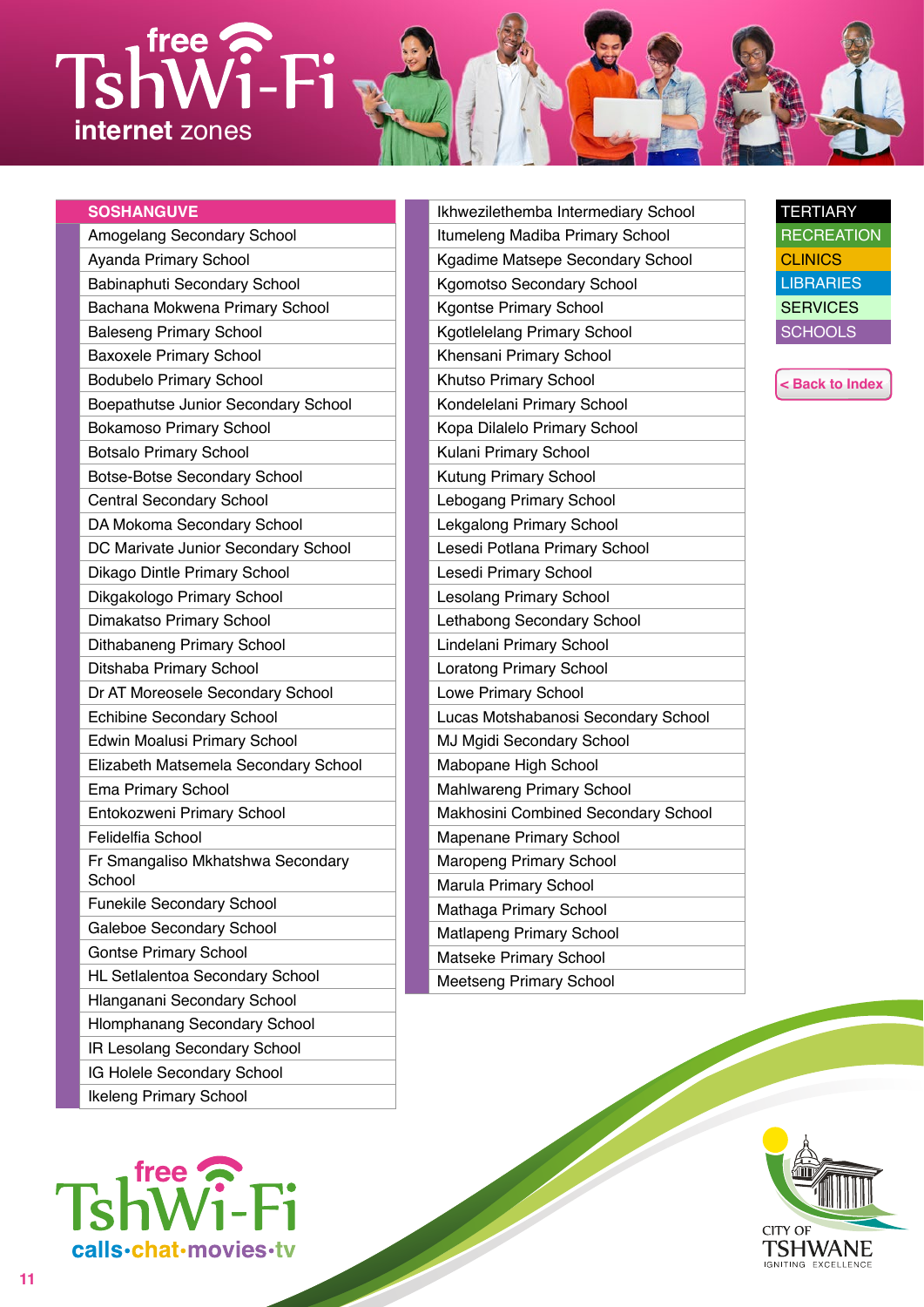|  | <b>SOSHANGUVE</b> |  |  |  |  |
|--|-------------------|--|--|--|--|
|  |                   |  |  |  |  |
|  |                   |  |  |  |  |
|  |                   |  |  |  |  |

Memezelo Secondary School Mlokotwa Dube Primary School Mmabana Primary School Mmamasianoka Primary School Modiri Secondary School Modiselle Primary School Morula View Primary School Mzimuhle Primary School Nchuncheko Primary School Nellmapius Lethabong Secondary School Ngaka Maseko High School Nick Mpshe Secondary School Nicole Nurses Training School NM Tsuene High School Nong Primary School Ntsako Secondary School Ntsha Peu Primary School Padisago Primary School Pele Primary School Pelotona Middle School Phakamonola Primary School Philemon Montsho Primary School Phumzile Primary School Phuthanang Primary School Pulamadibogo Primary School Radineo Primary School Raikana Primary School Rakale Thabong Primary School Rantailane High School Reabetswe Primary School Redibone Primary School Refalotse Primary School Refentse Primary School Refithlile Pele Primary School Reitumetse Secondary School Rekopantse Primary School



Rethomile Primary School Rhulani Primary School Rivoningo Primary School Rodney Mokoena Preparatory School RS Maluleke Primary School Ruabohlale Junior Secondary School Seageng Primary School Sediba Sa Tsebo Primary School Seetsa-Sa-Kwedi Primary School Selelo Primary School Semphato Primary School Senthibele Senior Secondary School Shalom Primary School Sinqobile Primary School Siphamandla Primary School Siyokhela Primary School Soshangaan Primary School Soshanguve Secondary School Soshanguve South Secondary School Soshanguve Technical Secondary School St Francis Primary School Sunvalley Primary School Tebogwana High School Thakgalang Junior Secondary School Thorntree Primary School Thulaganyo Junior Secondary School Thulasizwe Primary School Thutong Junior Secondary School Tiamoko Primary School Tidimalong Primary School Tim Modise Primary School Tipfuxeni Primary School



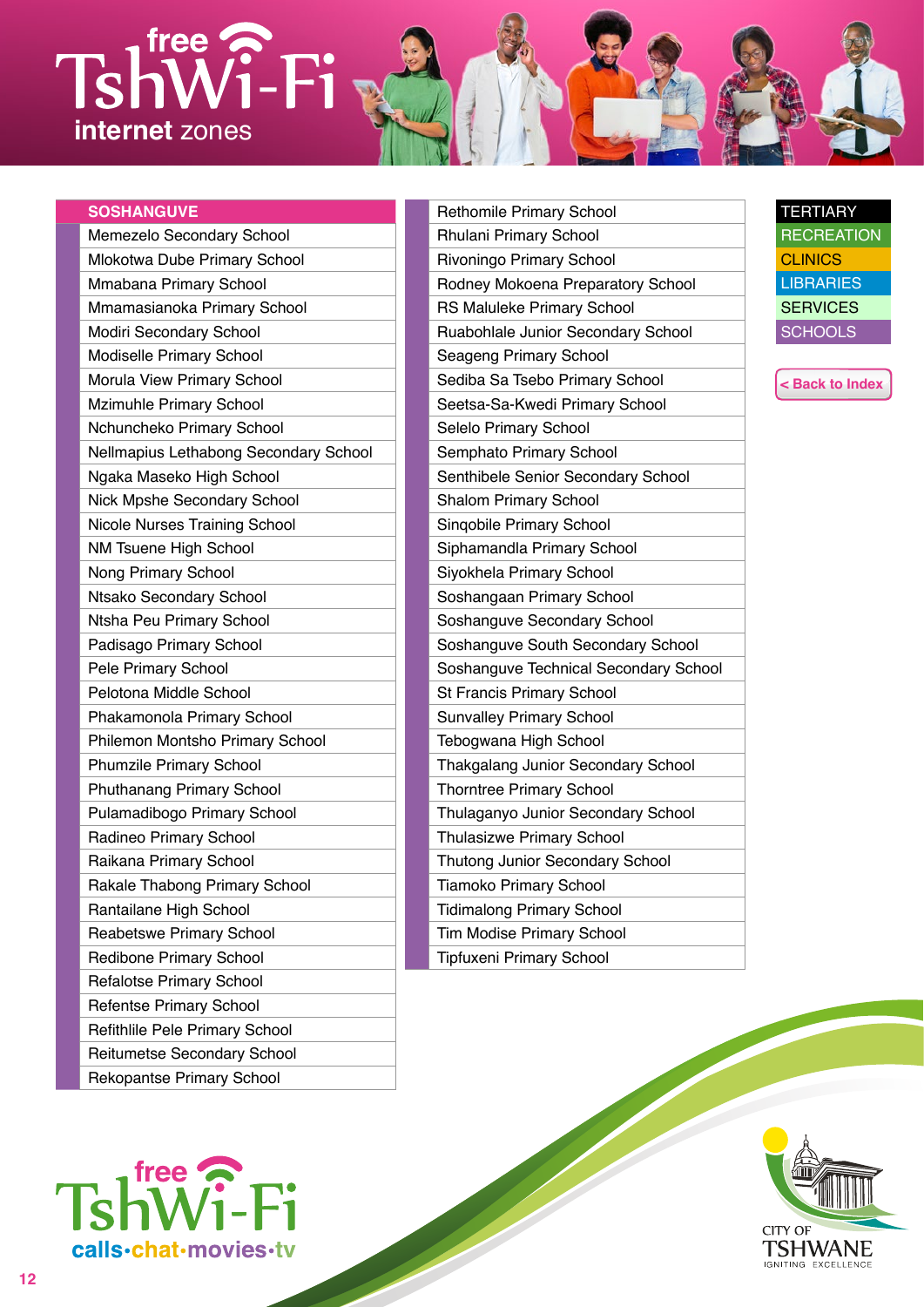#### <span id="page-12-0"></span>**SOSHANGUVE**

Tiyelelani Secondary School Tlamaganyo Primary School Tlotlompho Primary School Tokyo Sexwale Primary School Tsaroga-Phoka Primary School Tshwane Christian School Tsosoloso Ya Africa Secondary School Tswaing High School Ubuhle-Bezwe Junior Secondary School Uthando Primary School Vukani Primary School Vukosi Primary School Wallmansthal Primary School Wallmansthal Secondary School

#### **SUNNYSIDE**

Unisa Sunnyside Campus Jubilee Park Loveday Street Park Mahatma Gandhi Station Genl GL Pitso Station Sunnyside Primary School Laerskool Oost-Eind Pretoria Secondary School

#### **SUURMAN**

Suurman Community Hall

#### **TEMBA**

Temba Technical College Temba Stadium Temba Swimming Pool Makgoba Sebothoma Community Hall Kekana Gardens Clinic Steve Biko Library Temba Library



Temba Customer Care Centre Kgetseyatsie Middle School Dominican School for the Deaf - Primary Dominican School for the Deaf - Secondary Iketle School Iterileng Primary School Leboneng Primary School Lehwelereng Secondary School Madisong Secondary School Mosaledi Primary School Refitlhile Primary School Reneilwe Primary School Tsebe Ntlha

### **THABA TSHWANE**

Laerskool Paratus Hoërskool Voortrekkerhoogte

**THE REEDS** Hoërskool Uitsig

Laerskool Uitsig

**THE WILLOWS** Willowridge High School

### **VALHALLA** Valhalla Library

Laerskool Swartkop Valhalla Primary School Vhalliespark Primary School